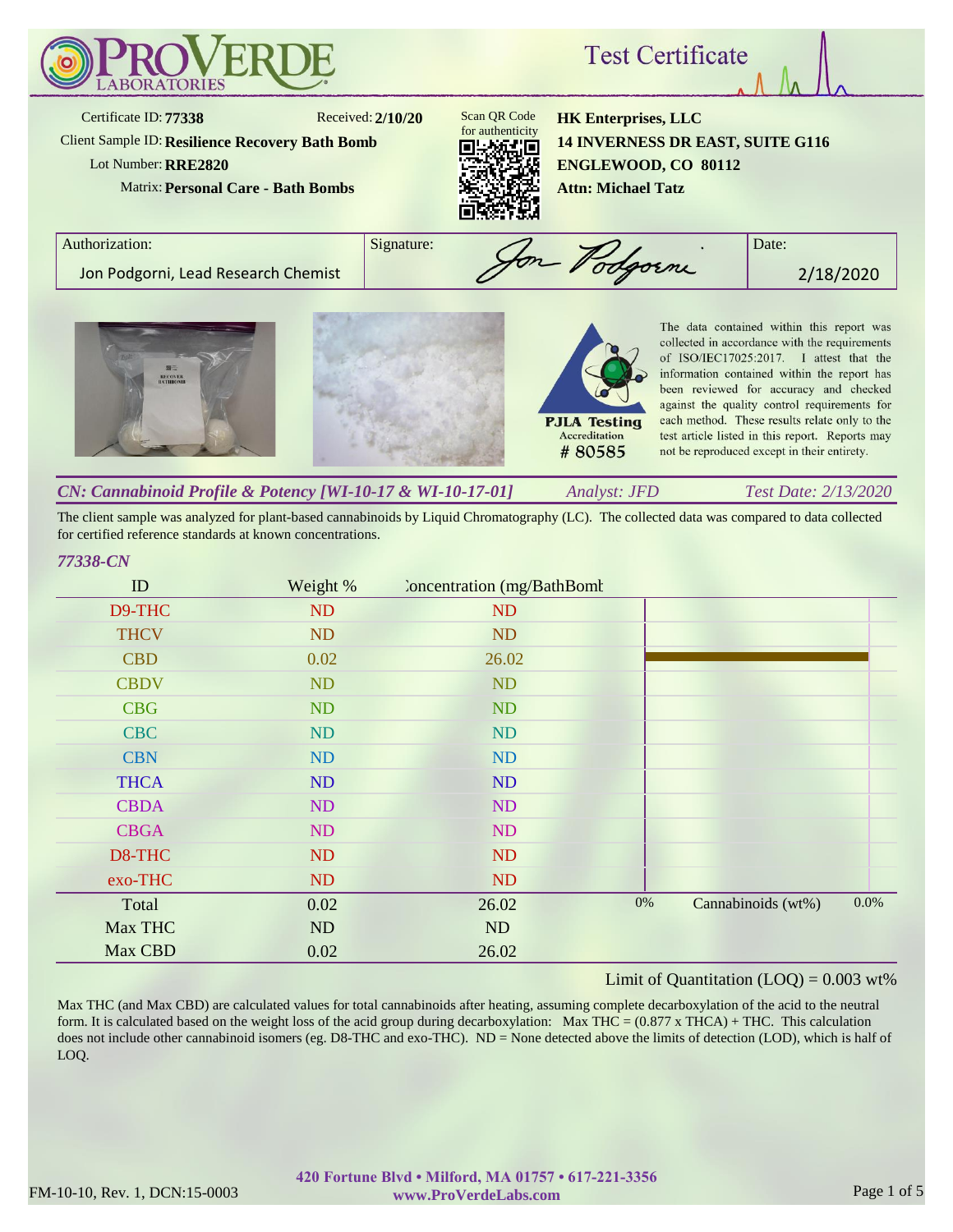| <b>EA: Elemental Analysis [WI-10-13]</b> | <i>Analyst: CJS</i> | <b>Test Date: 2/13/2020</b> |
|------------------------------------------|---------------------|-----------------------------|
|                                          |                     |                             |

This test method was performed in accordance with the requirements of ISO/IEC 17025. These results relate only to the test article listed in this report. Reports may not be reproduced except in their entirety.

#### *77338-EA*

| Symbol       | Metal      | Conc. <sup>1</sup> ( $\mu$ g/kg) | $RL (\mu g/kg)$ | Limits <sup>2</sup> ( $\mu$ g/kg) | <b>Status</b> |
|--------------|------------|----------------------------------|-----------------|-----------------------------------|---------------|
| AI           | Aluminum   | 746                              | 50              |                                   |               |
| As           | Arsenic    | ND                               | 50              | 1,500                             | <b>PASS</b>   |
| Cd           | Cadmium    | ND                               | 50              | 500                               | <b>PASS</b>   |
| Ca           | Calcium    | 5,374                            | 500             |                                   |               |
| Cr           | Chromium   | ND                               | 50              | 1,100,000                         | <b>PASS</b>   |
| Co           | Cobalt     | ND                               | 50              | 5,000                             | <b>PASS</b>   |
| Cu           | Copper     | ND                               | 50              | 300,000                           | <b>PASS</b>   |
| Fe           | Iron       | 1,937                            | 50              |                                   |               |
| Pb           | Lead       | 57                               | 50              | 500                               | <b>PASS</b>   |
| Mg           | Magnesium  | 3,060,860                        | 50              |                                   |               |
| Mn           | Manganese  | 1,047                            | 50              |                                   |               |
| Hg           | Mercury    | ND                               | 50              | 3,000                             | <b>PASS</b>   |
| Mo           | Molybdenum | 94                               | 50              | 300,000                           | <b>PASS</b>   |
| Ni           | Nickel     | 129                              | 50              | 20,000                            | <b>PASS</b>   |
| $\, {\bf P}$ | Phosphorus | ND                               | 500             |                                   |               |
| K            | Potassium  | ND                               | 500             |                                   |               |
| Se           | Selenium   | ND                               | 50              |                                   |               |
| Ag           | Silver     | ND                               | 50              | 15,000                            | <b>PASS</b>   |
| S            | Sulfur     | ND                               | 500             |                                   |               |
| Sn           | Tin        | 595                              | 500             | 600,000                           | <b>PASS</b>   |
| Zn           | Zinc       | 408                              | 50              |                                   |               |

1) ND = None detected to the Method Detection Limit (MDL)

2) USP recommended maximum daily limits for oral drug product.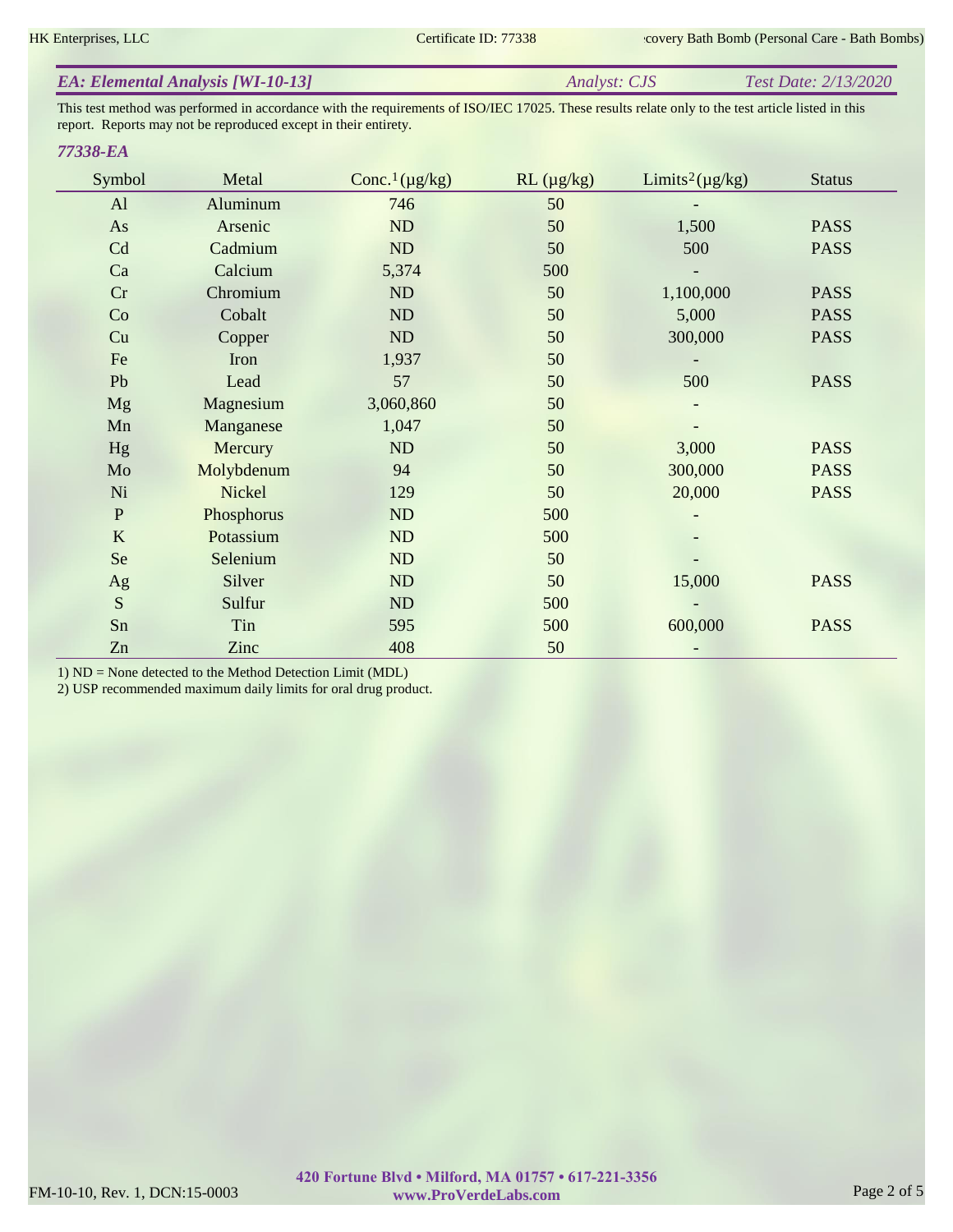| <b>PST: Pesticide Analysis [WI-10-11]</b> | Analyst: CJR | Test Date: 2/17/2020 |
|-------------------------------------------|--------------|----------------------|
|                                           |              |                      |

The client sample was anlayzed for pesticides using Liquid Chromatography with Mass Spectrometric detection (LC/MS/MS). The method used for sample prep was based on the European method for pesticide analysis (EN 15662).

#### *77338-PST*

| Analyte            | CAS         | Result    | Units | <b>LLD</b> | Limits (ppb) | <b>Status</b> |
|--------------------|-------------|-----------|-------|------------|--------------|---------------|
| Abamectin          | 71751-41-2  | <b>ND</b> | ppb   | 0.2        | 300          | <b>PASS</b>   |
| Azoxystrobin       | 131860-33-8 | <b>ND</b> | ppb   | 0.10       | 40000        | <b>PASS</b>   |
| <b>Bifenazate</b>  | 149877-41-8 | ND        | ppb   | 0.10       | 5000         | <b>PASS</b>   |
| Bifenthrin         | 82657-04-3  | <b>ND</b> | ppb   | 0.20       | 500          | <b>PASS</b>   |
| Cyfluthrin         | 68359-37-5  | ND        | ppb   | 0.50       | 1000         | <b>PASS</b>   |
| Daminozide         | 1596-84-5   | ND        | ppb   | 10.00      | 10           | $\ast$        |
| Etoxazole          | 153233-91-1 | ND        | ppb   | 0.10       | 1500         | <b>PASS</b>   |
| Fenoxycarb         | 72490-01-8  | ND        | ppb   | 0.10       | 10           | <b>PASS</b>   |
| Imazalil           | 35554-44-0  | ND        | ppb   | 0.10       | 10           | <b>PASS</b>   |
| Imidacloprid       | 138261-41-3 | ND        | ppb   | 0.10       | 3000         | <b>PASS</b>   |
| Myclobutanil       | 88671-89-0  | ND        | ppb   | 0.10       | 9000         | <b>PASS</b>   |
| Paclobutrazol      | 76738-62-0  | <b>ND</b> | ppb   | 0.10       | 10           | <b>PASS</b>   |
| Piperonyl butoxide | $51-03-6$   | ND        | ppb   | 0.10       | 8000         | <b>PASS</b>   |
| Pyrethrin          | 8003-34-7   | ND        | ppb   | 0.1        | 1000         | <b>PASS</b>   |
| Spinosad           | 168316-95-8 | ND        | ppb   | 0.1        | 3000         | <b>PASS</b>   |
| Spiromesifen       | 283594-90-1 | ND        | ppb   | 0.10       | 12000        | <b>PASS</b>   |
| Spirotetramat      | 203313-25-1 | ND        | ppb   | 0.10       | 13000        | <b>PASS</b>   |
| Trifloxystrobin    | 141517-21-7 | ND        | ppb   | 0.10       | 30000        | <b>PASS</b>   |

\* Testing limits for ingestion established by the State of California: CCR, Title 16, Division 42, Chapter 5, Section 5313. ND indicates "none detected" above the lower limit of detection (LLD). Analytes marked with (\*) indicate analytes for which no recovery was observed for a pre-spiked matrix sample.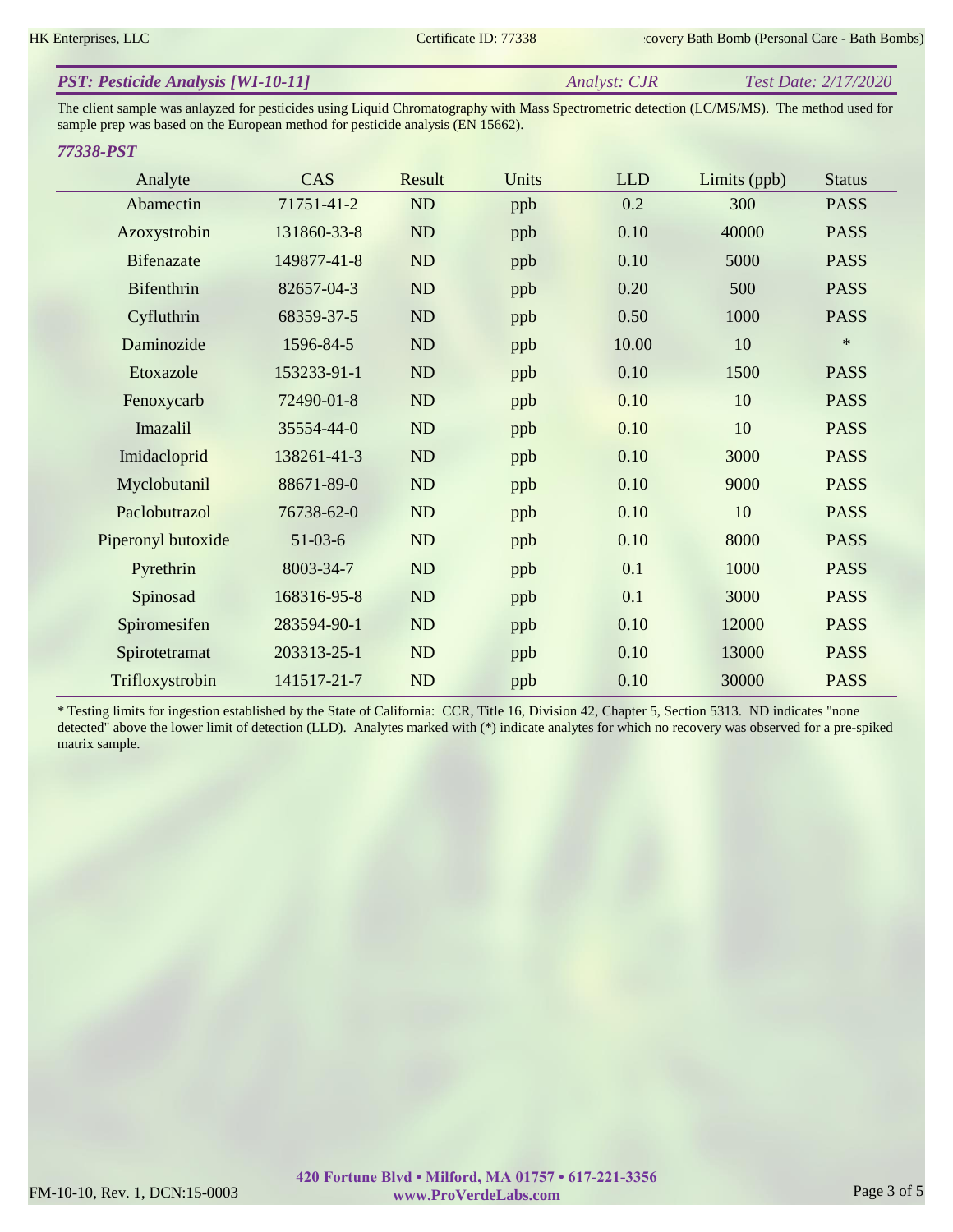| <b>TP: Terpenes Profile [WI-10-27]</b> | <i>Analyst: JR</i> | Test Date: 2/14/2020 |
|----------------------------------------|--------------------|----------------------|
|----------------------------------------|--------------------|----------------------|

The client sample was analyzed by Head-Space Gas Chromatography (HS-GC). The collected data was compared to data collected for certified reference standards at known concentrations. All values are semiquantitative estimates based on recorded peak areas relative to terpene calibration data.

### *77338-TP*